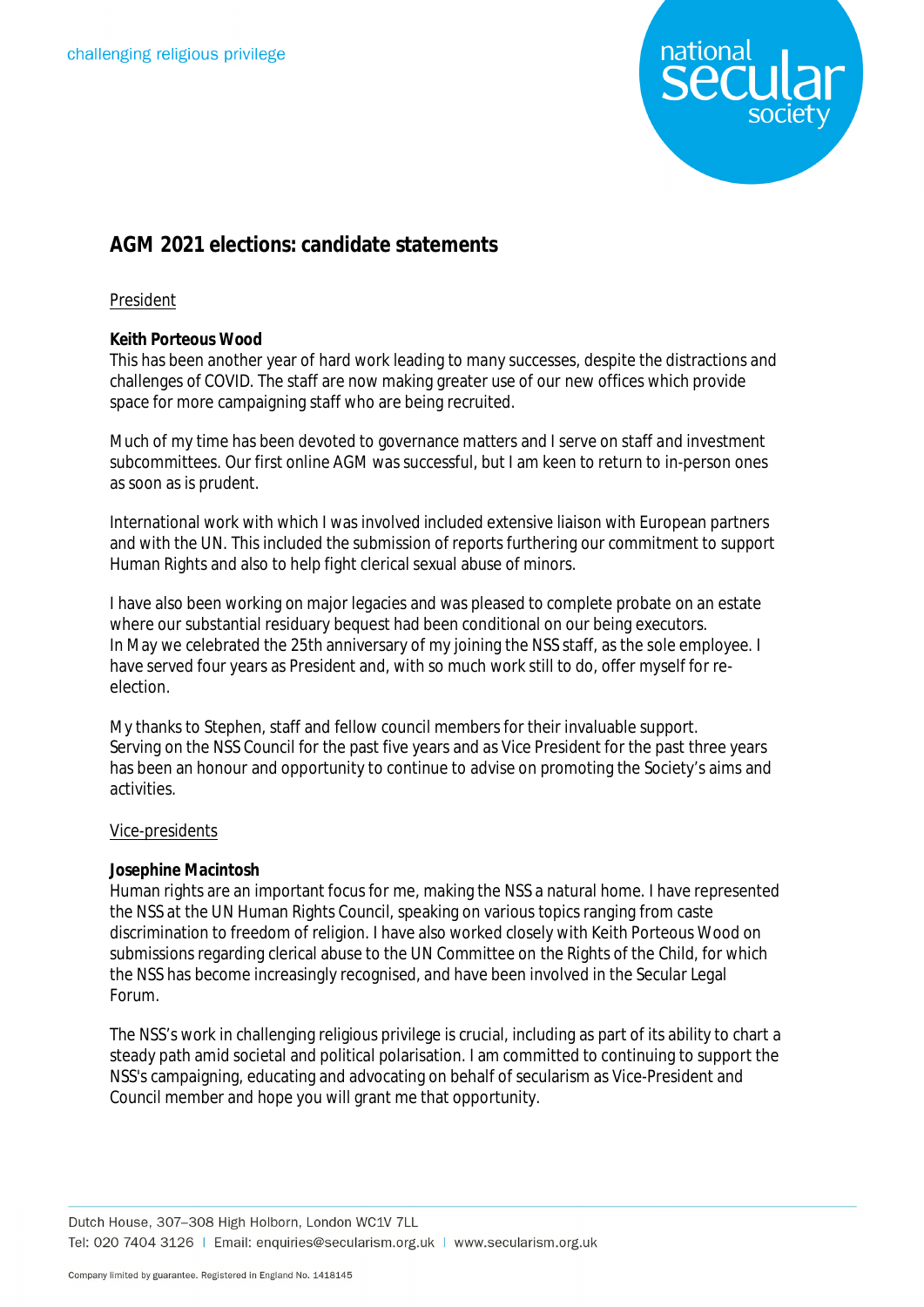#### **Richard Scorer**

I have been proud to serve as your Vice President over the past year and I have been an active member of council.

As a lawyer I have worked to hold religious hierarchies to account for their appalling negligence and criminal covers ups of the abuse of children. In the Independent Inquiry into Child Sexual Abuse (IICSA), and through the media, I have advocated for my clients who suffered abuse in Catholic, Anglican, Jehovah's Witnesses, Jewish and Muslim settings. I'm pleased to say that the IICSA report - although imperfect - acknowledged, in effect, that religious fundamentalism creates the ideal conditions for child abuse and cover up. Alongside Keith Porteous Wood, I continue to work to expose abuse scandals in the churches and to use this issue to highlight other issues of importance to the secularist cause - like the unacceptable constitutional and legal privileges of the Church of England, and its corrupt nexus of power with other parts of the establishment that resulted in the protection of clerical sex offenders.

I continue to undertake legal work, write and campaign on other issues of concern to secularists. In the Manchester Arena bombing inquiry I have been working to highlight the factors that give rise to religious radicalisation, and to ensure that as a society we challenge these without fear or favour. Religious lobbies know that many their views are unpopular and discredited. But they continue to use unjustified legal and social privileges to advance their regressive agenda, and to demand more privileges. So the work of the NSS has never been more necessary. The expansion of faith schools; homophobic campaigning by fundamentalist Christian groups; the continued dangers of fundamentalist Islam; the outrageous attempts to stifle free speech; attacks on women's right to choose- all these issues and more demonstrate the importance of our campaigns. I ask for your vote so that I may continue to contribute to our work in the coming year.

# **Treasurer**

# **Mike Harley**

Although a relatively new member of the Society, I would be delighted to have the opportunity to contribute to the further progress of secularism, making best use of such skills as I have. Therefore, I am pleased to put my name forward for the role of Honorary Treasurer.

By way of professional background, I spent roughly 40 years as a chartered management accountant in industry and local government, latterly running my own consultancy business specialising in education funding in maintained schools. Having retired, I metaphorically ran away and joined the theatre, attended an adult drama class, and now operate (spasmodically) as a professional actor. For a number of years, I have been the Hon. Treasurer of a small Bath based arts charity running competitive festivals in music, dance, drama and creative writing. I was raised as a Presbyterian, but without really being overly engaged with religiosity, which I guess makes me fairly typical of the human species. Later in life, having married a non-practising Roman Catholic, realisation came that our similarities as human beings were more important than the tribal labels we are forced to adopt at birth. This was followed by a period of study and reflection, leading to the conviction that the only intellectually honest position that I could personally adopt is atheism and secular humanism.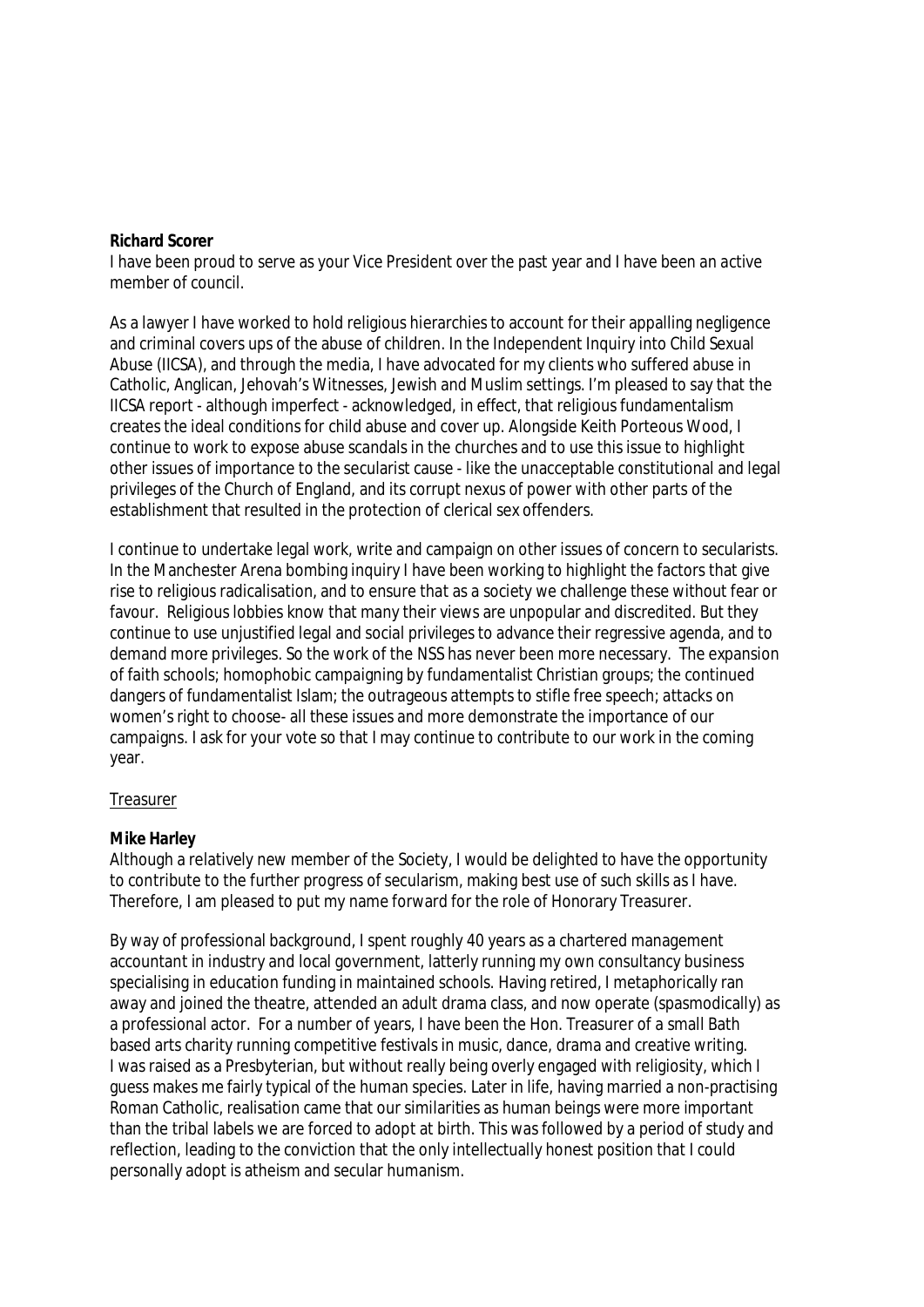#### Council members

#### **Judy Audaer**

I wish to apply for re-selection onto the NSS Council. I remain firmly committed to the aspirations and goals of the NSS and am very impressed with the ongoing efforts and achievements of our talented and hard-working staff team whom I have attempted to support through this most difficult recent period.

I have contributed to the organisation in recent years through assisting in the recruitment of staff and via the scholarship sub-committee that has made awards that have contributed to important relevant research. This includes the work that led to the recent creation of a national database regarding faith schools and degree of parental choice; also some currently ongoing research regarding the experience of Ahmadiyya Muslims in the UK, which promises to be extremely interesting.

I have also worked locally in Yorkshire to spread knowledge of the NSS and encourage people to sign up to our newsfeeds and to become members. It has been a challenge to stay connected when meeting only by Zoom, and if I am re-elected I really look forward to soon be meeting in person with NSS colleagues and reminding myself what London looks like after all this time!

#### **Sadikur Rahman**

My name is Sadikur Rahman and I have been a Council member for nearly 7 years.

In that time I have contributed with ideas and policy suggestions towards the overall aims of the NSS but also in particular in areas where the issues relate to Islam, Muslims and their interplay with Secularism.

Over the years I have campaigned and blogged on Hijab/headscarves in Schools, the wider proposed ban on niqab, the Sharia law reviews, gender segregation, Trojan horse scandals in Birmingham Schools and the plight of Bangladeshi bloggers. This year I made representations in local consultations on the RSHE curriculum in schools. I also sit on the committee which oversees the funding of academic works relating to secularism.

I believe secularism is the answer to many of the conflicts within Muslim communities in the UK and around the world as it is the only way in which each and every Muslim can live according to their own particular brand of Islam whether liberal or conservative, with the caveat of course that individual liberties & human rights are respected. The view by some Muslims that only their interpretation is valid can only be challenged in a secular Society that encourages and respects freedom of speech.

I believe I can provide experience and insight into these debates and issues and ask for your vote.